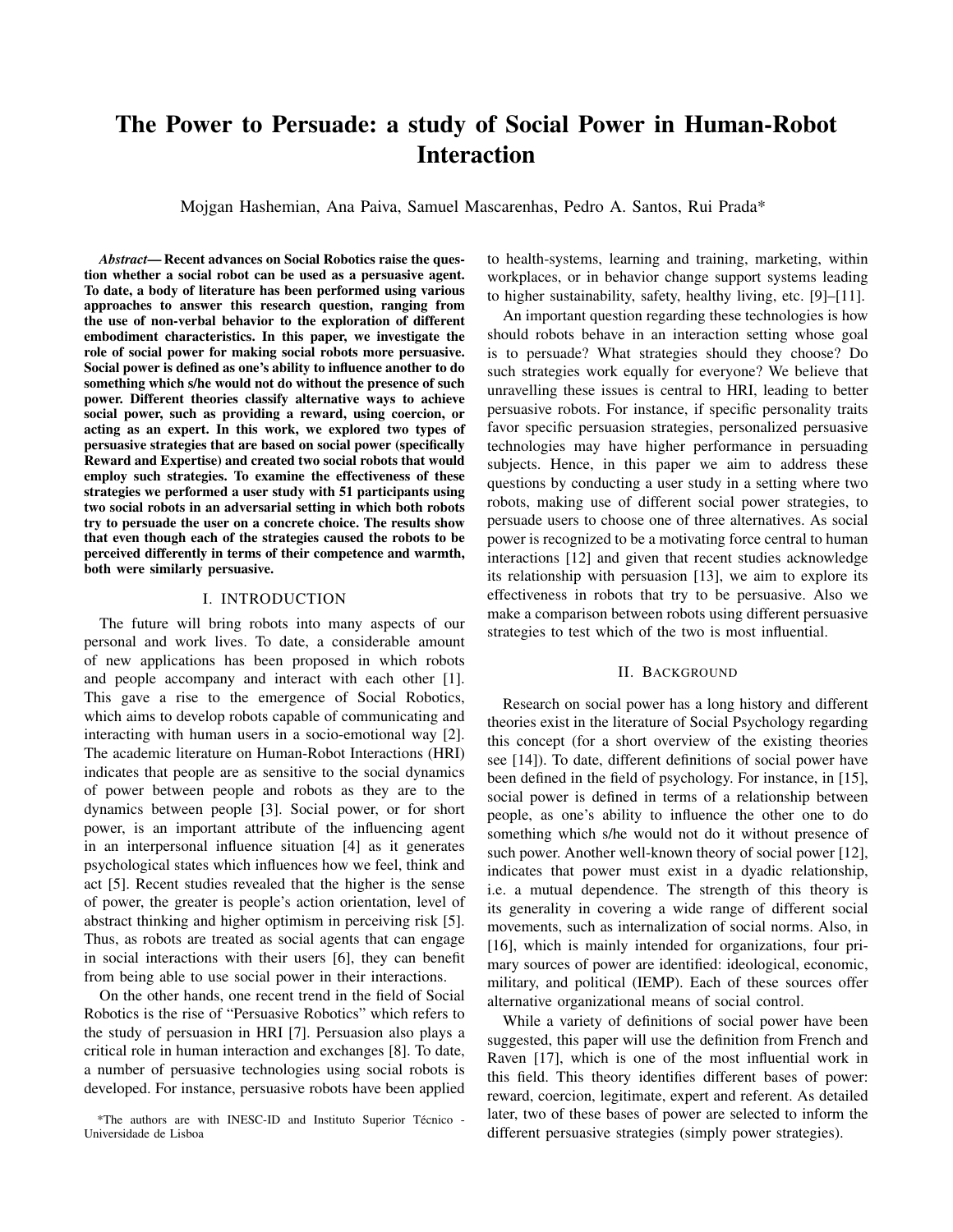Similarly, Persuasion has a long history in social psychology (for a review look at [18]). Persuasion is defined as an attempt to change/shape a target's belief or behavior about a subject, an issue or an object [7]. Hence, persuasion is a key process in shaping and maintaining cooperation, social influence and behavior change [19]. Moreover, central to every human interaction is the concept belief/behavior change playing an important role in Human-Human Interaction (HHI) or more interestingly human-robot interaction [7]. A number of factors contribute in its effectiveness, such as personality of the actor (or the one performing the influence) and the target (the one who is affected) [8].

To understand the process of being persuaded, the target's perception of the persuader's characteristics becomes important (for example, the internal cognitive process of the target). On the contrary, to understand the process of *persuading*, the characteristics of the actor play vital role (e.g. actions) of the actor). Previous studies revealed a number of factors associated with the ability of an individual to persuade the others. These factors include verbal and nonverbal behaviors of the individual, the dynamics of social interaction, and psychological and societal factors such as social roles [11].

Having defined what is meant by *social power* and *per*suasion, now we turn to consider the relationship between these two concepts. Over the past six decades, extensive research has shown that power and persuasion are entwined (for a recent review look at [13]). Early results shows that a powerful individual is more influential in persuading others [20]. However, it should be noted that the extent to which that the power is effective is dependent on the circumstances. In other words, under specific circumstances the same act may lead to short or long-term influence, as well as, to increase or decrease persuasion [13]. More recently, in [21] this relationship is investigated using an agenticcommunal model. Interestingly, the authors have addressed how perception of warmth and competence of the persuasive actor affects persuasion outcome. To be more specific, there is a match between power level of audience/communicator and the use/acceptance of competence/warmth messages.

This link motivated us to investigate the effect of power on the persuasion ability of a social robot. With this aim, we propose the concept of "persuasion strategy" originating from sources of power. To be more specific, we argue that each base of social power leads to a channel of persuasion. Based on what Raven defines in [22], social influence is a change in the belief, attitude, or behavior of a person, resulted from the action of another person. In this case, social power is the potential for such an influence. And the level of influence performed is a function of the influencer's power. For instance, in correspondence to the reward power, a reward persuasive strategy refers to an attempt to persuade the target to comply with a request in response to a positive incentive. In turn, based on expert power, an expert persuasive strategy is an attempt to influence another one by making salient that the person has a superior knowledge about what is best under that specific circumstance.

In the scope of this paper, we explore the use of two

persuasive strategies (reward & expert) that were previously defined and put the other three (coercion, legitimate and referent) for future work. We selected these two strategies because of their different nature, to explore two different kind of strategies in our study, and because they were the ones with best fit in the process of designing the task for the study, which is discussed in Section IV.

### **III. RELATED WORK**

The study of persuasive technologies is relatively new in HRI [23] and few studies have explored the persuasiveness of social robots [11]. In this section, we review a number of recent advances in HRI field. In a recent study presented in [24], the authors investigated the influence of social cues and gender of a social robot on psychological reactance and compliance toward it. The result of an *imaginary beverage making* task show that participants felt more reactance when interacting with a robot having less trustworthy related facial expressions. Also, the authors concluded that to have higher persuasiveness, facial expressions should be more similar to the ones recognized as being more trustworthy between human beings. Another study used a humanoid robot with different genders proposing persuasive messages to raise donations to deal with uneven distribution of technology around the world [7]. The results revealed that participants rated a robot in opposite sex as being more credible, trustworthy and engaging. Also, male participants tended to donate more interacting with a female robot. Finally, the effect of trust and engagement was significantly higher for male participants interacting with a female robot.

In [11], the authors investigated the use of vocal and bodily cues to enhance robot's ability to persuade within the imaginary task of solving the Desert Survival Problem. Specifically, they focused on 'proximity, gaze, and gestures' as bodily cues and on 'vocal tone and expressions' as vocal cues. The results show that compliance with the robots was significantly higher when the robot used nonverbal cues, compared to the lack of this ability. Also, in [25] the effectiveness of an embodied agent on behavior change (saving energy at homes) is investigated. With this aim, the authors explored the effect of social feedback vs. factual one, as well as, the effect of perceived agency of the robot. The results show that people are sensitive to social feedback they receive from a robotic agent. Also, persuasive robots are able to make behavior changes in humans. Further, this effect is stronger in case of using social feedback in an interactive setting in comparison to factual feedback.

When it comes to persuasiveness of recommendation, explainability of agents becomes important. In other words, the agent is required to provide an explanation of why humans should follow its persuasive advice. The goal of such explanation is to provide information and to obtain higher user engagement by generating confident and transparent information [26]. Recent studies investigated the role of persuasion in storytelling robots. For example, persuasiveness of a storytelling robot could be increased in case of using gaze and gestures [27]. In [28], the authors designed a social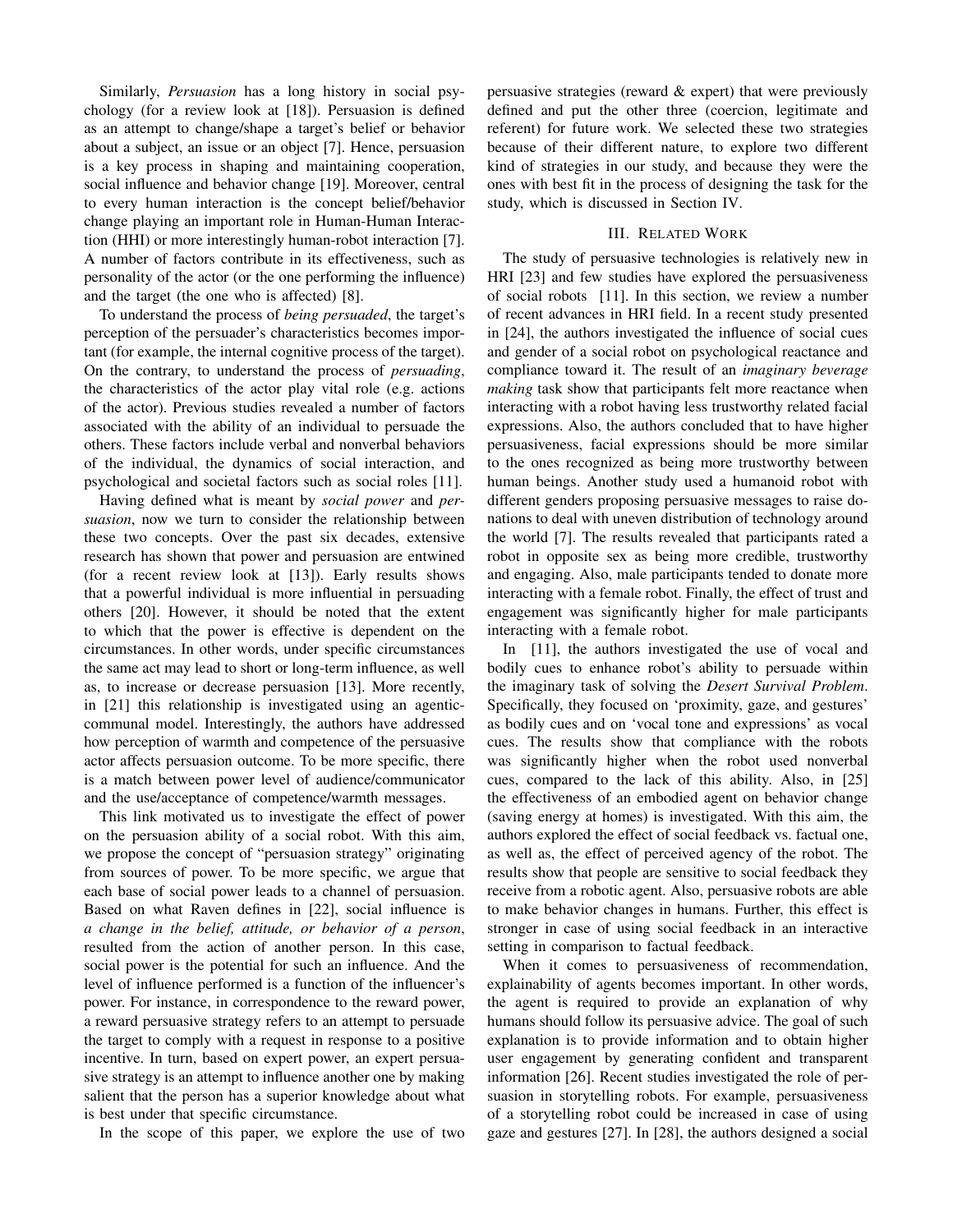robot as a storyteller in an interactive storytelling aiming at persuading the listener to make decisions in a subtle way.

There has been recent research exploring how robots can be more persuasive. Despite the promising findings of these studies, most of them have used imaginary tasks to explore persuasiveness of robots. Hence, the result might not be generalizable to an actual persuasion setting in which the participant really benefit/suffer from his/her decision. Also, despite the acknowledged role of social power in multitude social processes, few studies have investigated the concept of social power in robots. For instance, in [29], the effect of social (power) distance in task performance and rapport was investigated by assigning the same robot with either the role of a supervisor or a subordinate. The findings highlight the importance of consistency between the status and proxemic behaviors of the robot in fostering cooperation.

In this paper we aim to contribute to close the gap between social power and social robots research, focusing on persuasiveness. With this aim we designed a study to investigate the role of power on persuasiveness of social robots using the concept of "power strategy" defined previously. Also, in this study, we use "telling a joke" as a social reward. Social interaction is rewarding for social species and can drive individuals' behavior [30]. On the other hand, studies revealed that human beings perceive agent systems, such as virtual agents or robots, as social beings [31]. Hence, we can conclude that social rewards from such systems would positively affect our mental system in a similar way [32]. The concept of using social reward is not new and is used in a number of recent studies. For instance, positive facial expressions, such as smile and admire, have been used in prior studies targeting children or adolescents [33]. Inspired by such investigations in HHI, recent studies in HRI has investigated the role of social rewards. For instance, in [32] the authors investigated the relationships between the effects of social rewards and the number of robots. The results show that people who perceived the social reward performed better in the sequential finger-tapping task. Also, [33] shows that tangible and quantitative social reward had stronger incentive power than monetary reward among children and adolescents. Previous studies have investigated the concept of humor and telling a joke using computers or robots [34].

## IV. STUDY DESIGN AND PROCEDURE

## A. Goal and Hypothesis

Our primary goal is investigating if the use of social power is effective for persuading people using social robots, or if personality differences affect the perceived persuasiveness of robots [35]. To examine these effects, we designed a persuasion task in which two robots try to convince participants to select a particular coffee brand by using different strategies. In this study, our control variables are: personality, Coffee Drinking Habit or CDH (how much they like/drink coffee), and an independent variable which is the power strategy used by the robot (rewarding the participant or giving him/her information). Further, we measure the following dependent variables: coffee selection (which coffee

they select), robot preference (which robot they prefer to interact with in general), perceived persuasiveness of robots (how persuasive they find each robot with a specific power strategy), robot perception (how they perceive each robot in terms of warmth, competence, and discomfort), Future Compliance (FC) towards robot (the likelihood of following the robot's suggestions in the future). We constructed the following hypotheses:

- H1: We investigate the effect of different power strategies on the choice they opt for.
- H2: We explore people's preferences toward interacting with robots with different persuasive strategies.
- H3: We investigate how the two robots would be perceived considering the two different power strategies.
- H4: We inquire how different persuasiveness are perceived considering the two power strategies.
- H5: We explore if using different power strategies affects the likelihood of following future suggestions of the robots.
- H6: We inquire if people perceive the persuasiveness of robots differently based on their personality.

#### B. Task, Robots and Environment

To investigate these hypotheses, we designed a task in which two robots promote two different coffee capsules. To include a control condition, we added a third coffee option to control for random choice. If the robots have no effect the expected distribution of choices is 1/3 for each option. If the distribution is different, then the participants decision is due to the influence of the persuasive strategies. This third coffee could be promoted by a silent robot representing lack of a power strategy. However, this might cause a bias toward the other two robots having more dialogues with the user. To prevent such bias, we decided to place the control coffee option on the table, with no information, between the coffee capsules promoted by the two robots.

We programmed the robots in a scripted scenario with the two different persuasion strategies. In this scenario, one robot acts to persuade the user by giving information about the quality of his capsule (Expert Power Strategy). The other robot uses a reward to influence the user (Reward Power Strategy). As the reward, we programmed the robot to give the user "Social Rewards", by telling him/her a joke. We used two Emys robots appearing equally, however, differing in their voices and names (Emys and Gleen). The two robots represented the same instances of social cues (humanlike face with speech output, gaze and blinking eyes, head movements and facial expressions) to maintain more humanlike interaction leading to stronger effects on the user [36]. In our study, from the participant side (the persuasion target) we focus on his/her personality, and from the robot side (the persuasion actor) we focus on its verbal cues.

We equipped an isolated room with the two robots, mounted on a table. Also, we put three equally appearing boxes (in randomized order) containing coffee capsules, two in front of each robot and one between the two robots (control condition). To avoid confusions we put the name of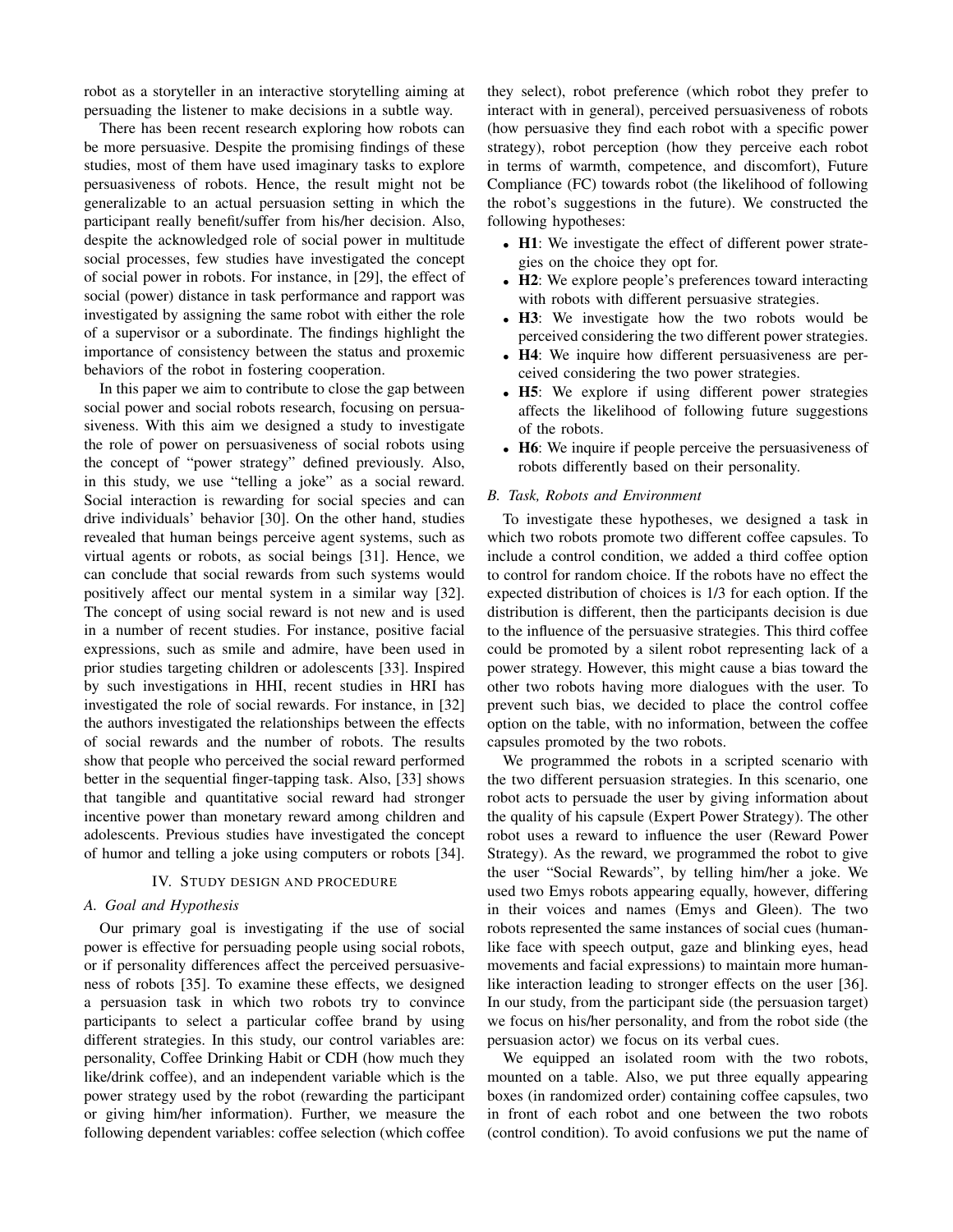each robot on the corresponding box, but we did not add any information on the third box. Further, we put a small table with a coffee machine on the left side of the participants, together with cups, sugar, and spoons. Furthermore, we put two cameras, one in front of the participant to record gestures or facial expressions and one on the back to record postures.

So in this study, we tested the robot's persuasiveness in a scenario where participants have to make a real choice, rather than an imaginary one (Table I lists the dialogues). Depending on the response of the participant, the researcher, acting as a Wizard of Oz, selected some of the sentences based on the user's dialogue choices (dialogue 4 and 15).

#### C. Procedure

We designed a within-subject study and ran for two weeks in single sessions which took less than 15 minutes. Each participant entered the room individually and seated at the table with the two robots. Participants were given the consent form and were briefly introduced to the task. We did not inform them about the goal of the study and curious participants were told that their questions could be addressed after the experiment. During the interaction, the robots explained that they are promoting different coffee capsules. One of the robots interacted in a more funny way by telling jokes, whereas the other robot was more serious and interacted based on facts and information. The funny robot (*Joker*), works to persuade the user by giving a social reward, as telling a joke. On the contrary, the Expert robot tries to influence the participant by highlighting the impressive characteristics of the coffee he has. We emphasize that the participants were unaware of the contents of the boxes. The participant should listen to the arguments of the robots and then make a choice, and at the end, had to fill out the questionnaire. While filling in the questionnaire, the experimenter made the coffee for the ones who opted to drink, and the rest took the coffee capsule as their reward of participation. To overcome potential biases towards the voices, we randomly assigned Expert/Joker role to the robots and counterbalanced the data to have an equal number of participants in each assignment.

#### D. Measures

The questionnaire is divided in 4 parts: 1) Demographics (gender, age, occupation, prior interaction with robots, coffee drinking habits); 2) TIPI personality Questionnaire [37], 3) the RObotic Social Attribute Scale (RoSaS) [38], 4) Finally, in the last section we added a number of questions to measure task-specific factors listed in Table II.

#### E. Sample

To gather the data, we put announcements around the university stating that "Do you want free coffee? Join our human-robot interaction experiment in 'Faculty of X, room X' and receive a coffee capsule." At the end of the experiment, 51 people (17 females, 34 males) participated in the experiment voluntarily. The participants' age ranges from 20 to 55 years old with a mean of 29.45  $\pm$  6.4. Among these 51



Fig. 1. Scatter plot of Expert's Persuasiveness X Extroversion

participants, 23 people (54.9%) stated that they have already interacted with a robot, while the rest did not have any interaction with any kind of robot before this study. Among these 23 people who had prior interaction with a robot, 14 people (60.87%) had interacted with Emys type robots.

The result of Fisher tests show that a prior interaction with robots (either Emys type  $(p=.332)$  or any robot  $(p=.364)$ ), had no influence on decision making of the participants. Also, we checked if Coffee Drinking Habits (CDH) of the participants alter their coffee selection. Considering the first two items in Table II, results of Chi-square tests (Liking-Coffee:  $X^2(4) = 1.958, p = .743$ ; CoffeeTimes:  $X^2(4) =$  $3.942, p = .414$  revealed that no significant association exists between either of the two variables measuring CDH and robot preference/coffee selection.

## V. RESULTS

Table III lists the descriptive statistics of the collected data<sup>1</sup>. Results did not provide evidence supporting our first hypothesis (H1). Around half of the participants (22 out of 51 or 43.1%) selected the coffee promoted by Joker, 21 people or 41.2% chose Expert's coffee, and a minority of the participants picked the middle box, the one that was not promoted by neither of the two robots (8 people or 15.7%). From a statistical point of view, there was no dominant preference in the *coffee choice* in regard to the used power strategy (H1:  $X^2(1) = .023$ ,  $p = .879$ ).

Regarding H2 or the robot preference (Item 4 in Table II), 18 people opted for Expert, and 29 people selected Joker, and four participants declared that they do not favor any of the two robots. From a statistical viewpoint, there was no dominant preference in the *robot choice* when considering all of the participants (H2:  $X^2(1) = 2.574$ ,  $p = .109$ ).

To investigate H3, we analyzed the perception of the robots based on three different social attributes (RoSAS): Warmth: A significant difference exists between the level of perceived warmth of the two robots, and the higher mean of the Joker's

<sup>&</sup>lt;sup>1</sup>Full data: https://github.com/mojgan1987/SPinHRI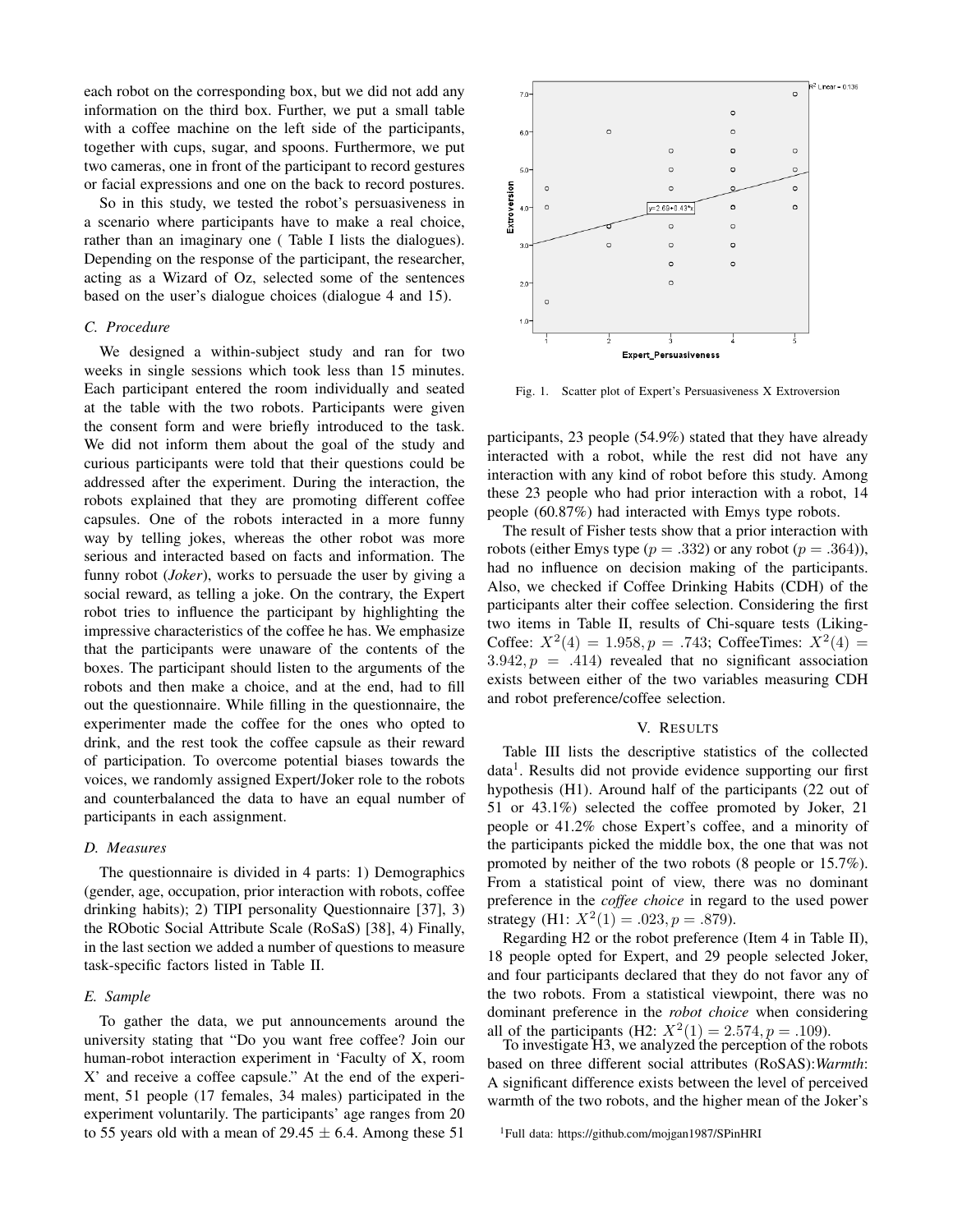| TABLET                                                               |  |  |  |  |  |  |  |  |  |  |  |  |
|----------------------------------------------------------------------|--|--|--|--|--|--|--|--|--|--|--|--|
| ROBOT DIALOGUE - IN THIS SCENARIO, GLEEN IS EXPERT AND EMYS IS JOKER |  |  |  |  |  |  |  |  |  |  |  |  |

| $\#$              | robot                                                   | <b>Dialogue</b>                                                                                                                                                                                                                                                                                                                                                                                                                                                                      |
|-------------------|---------------------------------------------------------|--------------------------------------------------------------------------------------------------------------------------------------------------------------------------------------------------------------------------------------------------------------------------------------------------------------------------------------------------------------------------------------------------------------------------------------------------------------------------------------|
| #1                | Expert                                                  | <gaze(person)>Dear + namePlayer +, my name is Gleen. Welcome to our coffee testing program!</gaze(person)>                                                                                                                                                                                                                                                                                                                                                                           |
| #2                | Joker                                                   | $\langle$ Gaze(person)>Hello + namePlayer +, my name is Emys. Glad to see you here $\langle$ Gaze(person3)>                                                                                                                                                                                                                                                                                                                                                                          |
| #3                | Expert                                                  | $\langle$ Gaze(person)>Hey + namePlayer +, do you like coffee? $\langle$ Gaze(Joker)>                                                                                                                                                                                                                                                                                                                                                                                                |
| #4a<br>#4b<br>#4c | Joker (Positive)<br>Joker (Negative)<br>Joker (Neutral) | <gaze(person)>Great, I also like coffee. That's why I am working here. Hih hih!<br/><gaze(person)>Oh, you don't? But I do love coffee. That's why I'm working here. Hih hih!<br/><gaze(person)>Well, you might like our coffees here. But I love coffee. That's why I work here. Hih hih!</gaze(person)></gaze(person)></gaze(person)>                                                                                                                                               |
| #5                | Expert                                                  | $\langle$ Gaze(person) > + namePlayer +, I would like to explain what we are doing here $\langle$ break strength='medium' >.<br><gaze(joker)>My robot colleague and I <gaze(person)>are testing three different coffee brands. You see these<br/>three boxes on the table?</gaze(person)></gaze(joker)>                                                                                                                                                                              |
| #6                | Joker                                                   | <gaze(person)>namePlayer +, I don't know if you have ever participated in a coffee testing program, but I think<br/>It's really fun. You can drink coffee as much as you like. It's the best experience I had in my life!</gaze(person)>                                                                                                                                                                                                                                             |
| #7                | Expert                                                  | Yeah. But, unlike other coffee testing programs, here, at the end of the experiment, you can only select one of the<br>coffees we have<br>break strength='medium'/>. Either mine, Emys's or the third one, in the middle.                                                                                                                                                                                                                                                            |
| #8                | Joker                                                   | When you decided which one you want to choose, take the box, open it and take your coffee. But don't take the box.<br>Only the coffee!                                                                                                                                                                                                                                                                                                                                               |
| #9                | Expert                                                  | <gaze(person)>I'd also like to add, you can take the coffee capsule with you and drink it when you were in the<br/>mood. Or drink the coffee here, using the machine you see on your left, on the red table.</gaze(person)>                                                                                                                                                                                                                                                          |
| #10               | Joker                                                   | <gaze(person)>Hey + namePlayer ! If you used that coffee, make one for me too. But wait, I cannot drink, hih hih!</gaze(person)>                                                                                                                                                                                                                                                                                                                                                     |
| #11               | Expert                                                  | <gaze(joker)>Emys! let's get back to our work. <gaze(person)>namePlayer +! My capsule is perfect. It has been<br/>made of fresh geisha seeds from Ethiopia. Each seed has been carefully roasted and dried <br/>break strength='weak'/&gt;.<br/>Then has been professionally ground. Therefore, this professionally processed coffee is very crispy and balanced.<br/><br>break strength='weak'/&gt;You will love this exotic and aromatic coffee.</br></gaze(person)></gaze(joker)> |
| #13               | Joker                                                   | <gaze(person)>But, + namePlayer ! If you select my capsules, I will tell you a funny joke about robots. I bet you<br/>have never heard a joke from a robot. Come and take mine!</gaze(person)>                                                                                                                                                                                                                                                                                       |
| #14               | Expert                                                  | Now please select the coffee you want to test among these three options                                                                                                                                                                                                                                                                                                                                                                                                              |
| #15a              | Joker (if selected)                                     | $\langle \text{ANIMATE}(joy4)\rangle$ $\langle \text{Gaze}(person)\rangle$ Great, now listen to the joke $\langle \text{break strength} = 'medium'\rangle$ . What would a<br>man say to his dead robot?<br>$\langle$ break strength='strong'/> $\langle$ ANIMATE(joy4)> $\langle$ Gaze(person)>Rust in peace! $\langle$ ANI-<br>$MATE(ioy4)$ >Ha ha ha ha!                                                                                                                           |
| #15b<br>#15c      | Expert (if selected)<br>Expert/Joker                    | $\langle \text{ANIMATE}(joy4)\rangle$ $\langle \text{Gaze}(\text{person3})\rangle$ Great! You made the best decision. Hope you enjoy your coffee.<br>Under the case that None of the robots are selected, the two robots perform sadness gestures and facial expressions.                                                                                                                                                                                                            |

#### TABLE II

QUESTIONNAIRE. X REFERS TO JOKER/EXPERT AND THESE PARTICULAR QUESTIONS REPEATED FOR BOTH ROBOTS.

| Section    | Item# | Variable Name           | Ouestion                                                                         | Scale          |
|------------|-------|-------------------------|----------------------------------------------------------------------------------|----------------|
| <b>CDH</b> |       | LikingCoffee            | How much do you like coffee (In General)?                                        | 5-point Likert |
|            |       | <b>CoffeeTimes</b>      | How many times a day you drink coffee on the average?                            | 5-point Likert |
| Final      |       | Satisfaction            | Are you satisfied with your selection?                                           | 5-point Likert |
| Remarks    | 4     | RobotPreference         | In general, which robot do you Prefer?                                           |                |
|            |       | Persuasion <sub>X</sub> | How persuasive did you think X was?                                              | 5-point Likert |
|            |       | $FC_X$                  | Specify the likelihood that you would follow X in future?                        | 5-point Likert |
|            |       | $SP_X$                  | In you opinion, does X have social power?                                        | 5-point Likert |
|            | ◠     | Joke                    | How funny was the joke? (What would a man say to his dead robot? Rust in peace!) | 5-point Likert |

 ${\tt TABLE}$   ${\tt III}$ 

DESCRIPTIVE STATISTICS OF THE COLLECTED DATA. IN THIS TABLE, "E" REFERS TO EXPERT AND "J" REFERS TO JOKER

| Factor             | Avg  | <b>SD</b> | Min | Max | Factor         | Avg  | <b>SD</b> | Min  | Max  | Factor              | Avg  | <b>SD</b> | Min  | Max  |
|--------------------|------|-----------|-----|-----|----------------|------|-----------|------|------|---------------------|------|-----------|------|------|
| Extroversion       | 4.25 | .28       | 1.5 |     | PowerSense     | 3.82 | 0.48      | 2.63 |      | <b>J_Competence</b> | 4.56 | 1.09      | 1.67 |      |
| Agreeableness      | 3.49 | 0.94      | 1.5 | 5.5 | FutCmplience_E | 3.75 | 0.87      |      |      | J Discomfort        | 2.25 | 1.16      |      | 5.17 |
| Conscientiousness  | 5.15 | .18       |     |     | FutCmplience_J | 3.29 | 1.24      |      | 5    | E_Persuasiveness    | 3.61 |           |      | 5    |
| EmotionalStability | 3.32 | l.48      |     | 6.5 | E Warmth       | 4.1  | 1.16      | 1.5  |      | J Persuasiveness    | 3.43 | 1.19      |      | 5    |
| <b>Openness</b>    | 5.43 |           |     |     | E_Competence   | 5.32 | .06       | 2.5  |      | SocialPower E       | 3.39 | 0.85      | -2   | 5    |
| LikingCFE          | 3.82 | 1.23      |     |     | E_Discomfort   | 2.28 |           |      | 6.33 | SocialPower_J       | 3.51 |           |      | 5    |
| <b>CFE</b> Times   | 2.76 | -07       |     |     | warmth         | 5.04 |           |      |      | <b>Satisfaction</b> | 4.06 | 0.88      | 2    | 5    |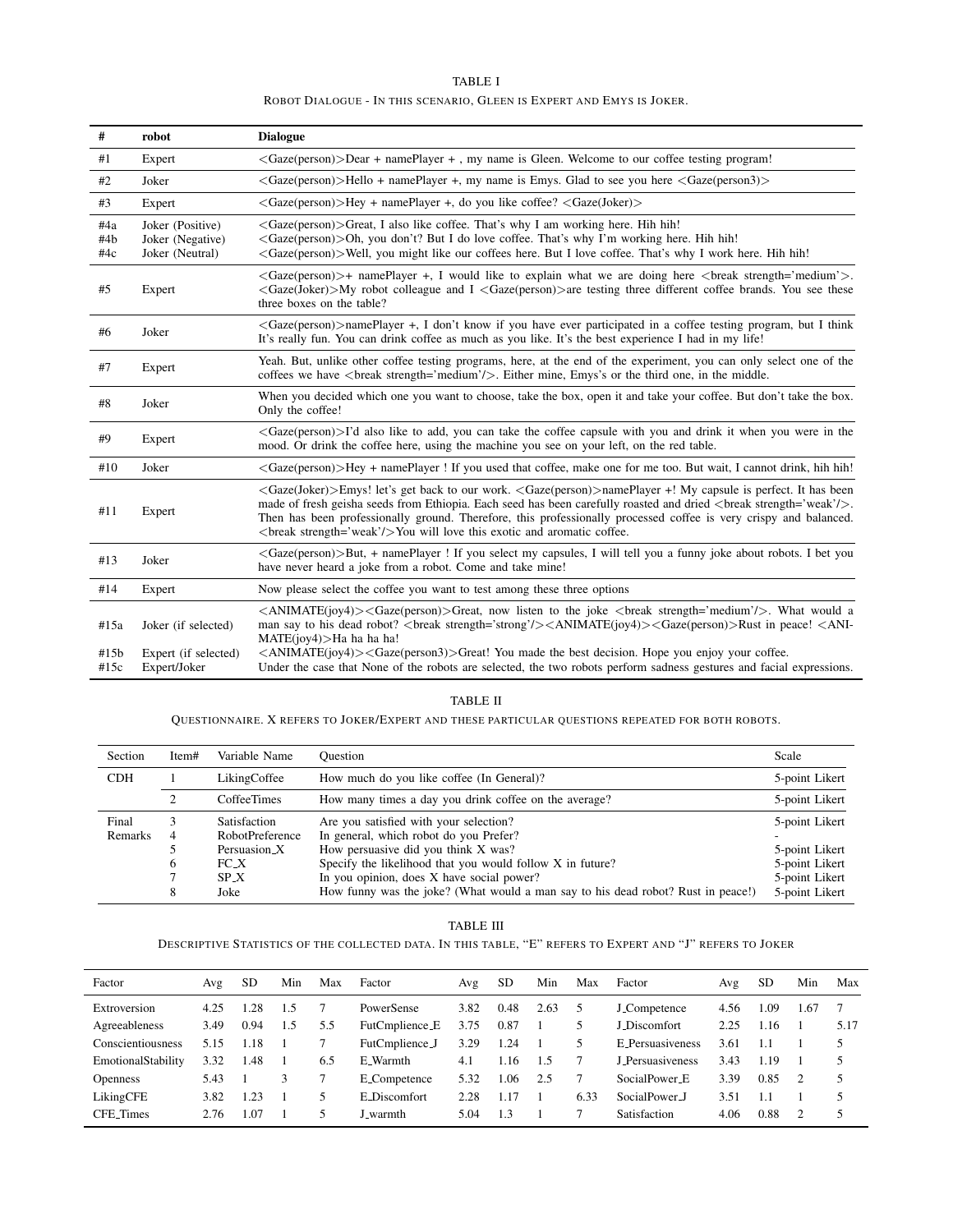

Fig. 2. Persuasion Scores

scores signifies that people perceived Joker to have higher warmth  $(Z=4.409, p=.000)$ . Competence: The results show that people found significantly higher competence in Expert comparing to the Joker ( $Z = -4.286$ ,  $p = .000$ ). *Discomfort*: No significant difference found between the scores of discomfort comparing the two robots  $(Z=-.199, p=.842)$ .

Hence, we can infer that Joker scored higher on warmth, while the Expert robot was perceived to be more competent. However, no difference exist regarding the discomfort dimension, so from this point of view, the participants perceived the two robots similarly. Hence, the third hypothesis is verified.

Regarding Persuasiveness variable (H4 or item #5 in Table II), the result of a Wilcoxon test shows that no significant difference exists between the perceived persuasiveness of the two robots  $(Z=-0.944, p=.345)$ . It means that the participants found the two robots persuasive (see Figure  $2$  (a)). Thus, we cannot verify the fourth hypothesis.

Turning now to H5 or item 6 in Table II, we checked whether they are willing to follow future suggestions by any of the two robots. For this item, there is a significant difference between participants' idea about following suggestions of Expert versus Joker's (FutCompliance: Z=-2.363). In this case, the higher mean of the Expert's score (3.75 vs. 3.29) and 2.92 vs. 2.51 respectively) signifies that people are more willing to follow Expert's suggestion in future, comparing to Joker. Thus, the 5th hypothesis is verified (Figure 2 (b)).

Finally, regarding H6, to investigate the potential association between personality traits and perceived persuasiveness of the robots, we performed a linear regression with a forward selection procedure. We used all the five dimensions of personality to examine the relationship between each factor and the perceived persuasiveness of the two robots. Regarding the Expert robot, the obtained model  $(F(1, 49) =$ 7.69,  $p = 0.008$ ,  $R^2 = 0.136$ ) ended up with only one predictor, namely, the Extroversion dimension ( $\beta = 0.37$ ). Figure 1 shows a scatter plot of the existing correlation. In case of the perceived Joker persuasiveness, the forward selection returned an empty set of predictors, indicating that none of the personality dimensions, nor their linear combination, are correlated with Joker's persuasiveness. Turning to the 7th item in Table II, perceived Social Power (SP) of the robots, there is no significant difference between the power level of

the two robots  $(Z=1.099, p=.272)$  although Joker was scored higher on the average.

## VI. DISCUSSION

The scores of RoSAS questionnaire revealed that the Joker, succeeded in presenting himself as being more kind and funny, as it scored significantly higher on Warmth. On the other hand, the Expert succeeded in showing himself as being knowledgeable, skilled, and informative, as it scored higher on Competence (H3). Considering the perceived persuasiveness of the two robots, no statistically significant differences found between this score corresponding to Joker or Expert (H4). Also, our results show that the third coffee (the control option) is much less common. This finding indicates that the two power strategies are effective and the two robots were able to persuade people, although they were perceived differently with regards to competence and warmth. It should be noted that the mean score corresponding to the two robots is higher than medium, which endorses their ability to persuade and influence the participants. This fact, could be due to the use of persuasive strategies inspired by social power bases (Reward and Expert). Results also show that there is a correlation between perceived persuasiveness of the expert and Extroversion dimension (H6). The positive correlation indicates that higher extroverted people are more likely to be persuaded by the Expert robot. However, no other similar correlation was found regarding other personality dimensions or regarding the perceived persuasiveness of Joker. Although previous studies have found positive correlations between persuasive strategies and agreeableness as well as emotion stability [39], we could not confirm them in this study. This might be attributed to our limited sample size or due to the nature of the persuasion task. Also, we hypothesized that personal characteristics play a vital role in being persuaded by one specific type of power strategies, however, this difference was not standing out in the results. A potential reason to this might be a number of hidden factors other than what we measured in this study, such as Need for Cognition. We aim to investigate these factors in future.

As stated earlier, although Joker was perceived to have higher power (SP) on the average, this difference is not statistically significant. This finding should be interpreted carefully since the mean score of the two robots lie around the middle score of the Likert scale. To be more specific, measuring social power of the robots might not be truly reflected using a single question. One potential reason for this might be misunderstanding in interpretation of "social power" expression. It should be mentioned that the experimenter was asked about the meaning of "social power".

Finally, regarding Future Compliance (FC), which supports the effectiveness of persuasion strategies, there was no significant differences between persuasion of the two robots (due to the use of power strategies); However, people are more eager to follow Expert's suggestions. This could be due to the expertise of the Expert and the fact that he stated more logical and rational statements. On the other hands, this finding also highlights the role of "reward power strategy" in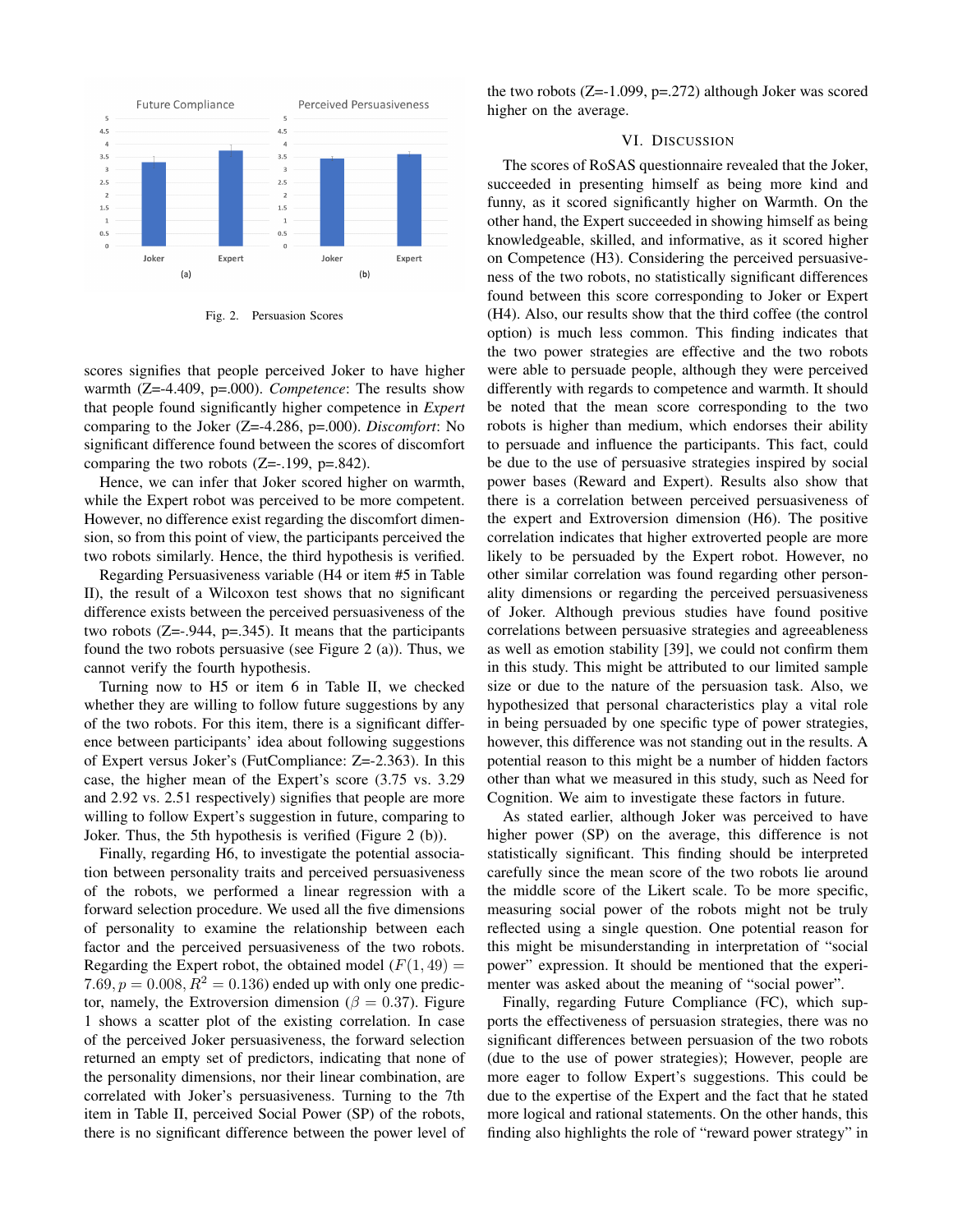persuading people: although people found the Expert more trustworthy to be followed in future (H5), the Joker was also similarly successful in persuading them to choose his coffee (H1). In other words, we can infer that people found the Expert more reliable to be followed in future. So we can conclude that, the Joker was also persuasive, however, his persuasion was based on the effect of the reward strategy, not the information. In other words, some people are persuadable more easily by means of rewards.

Furthermore, we would like to highlight that the obtained results are independent from Coffee Drinking Habits (CDH) of the participants. Results of Chi-square tests revealed that no significant association exists between CHD and robot preference/coffee selection. Moreover, no association exists between CDH and satisfaction nor perceived social power of any robots. We hypothesized that people who like the coffee might be more sensitive to the quality of the coffee, and would opt for the coffee advertised from the Expert, but the results obtained did not confirm this. Another potential reason for this might be Expert's arguments which addresses the flavor, hence people who do not like coffee flavor might opt to go with one of the other two options instead. Hence future studies could usefully consider this.

In a nutshell, based on French and Raven theory, power arises from different sources. In this study, we equipped robots with two different sources, i.e. reward and expertise and designed them in such a way to generate persuasive strategies based on their power sources. Overall, this study shows that using different sources of power, and hence power strategies, appear to be equally viable solution to design social robots capable of persuading people. Also, we argue that the result of this study shows that Social Rewards can be effective at persuading users and, unlike material rewards, they are unlimited and always available.

## VII. CONCLUSION AND FUTURE WORK

In this article, we investigated the influence of two different persuasive strategies in an adversarial setting. To do so, we performed a user study in an actual decision making process within a persuasion setting. Our main goal was to examine the effect of different persuasion strategies that are based on social power. The second purpose of the study was to investigate the perception of such persuasive strategies from people with different personalities. To the best of our knowledge, the use of social power as a persuasive strategies have not yet been explored before this study.

Together the results of this study provide important insights into persuasion in HRI. First of all, this study has identified two different persuasive strategies that were selected and preferred equally. However, these strategies lead to different perception of robots and personal characteristics of each user, such as their personality also affect which strategies are deemed to be more effective. The second major finding was that using social reward is effective. To be more specific, in the two persuasive settings, the user was rewarded ultimately by receiving a coffee capsule, by either selecting any of the two promoted coffees or selecting none of them.

However, selecting the Joker's coffee yielded to another dimension of reward, hearing the joke, as an example of a social reward. Undoubtedly, Social Rewards are cheaper and easily applicable in any type of Social Robots. The result of this study not only shows its effectiveness, but also it applicability in persuasion. These findings suggest that, in general, robots are capable of persuading people, however, personal differences should be taken into account. It should be noted that, only two bases of power have been tested here, and the rest have yet to be examined in future attempts. The result of the current study indicated that the two strategies used here were preferred equally, however, it should be noted that different power strategies might lead to different outcome. Also, the level of power exerted might influence the results. For example, a stronger reward strategy might be preferred higher. In other words, the comparability of such power strategies is inherently problematic because the power of an implemented strategy depends to a large extent on its implementation.

A potential question raised by this study might be that if combining the two strategies would lead to higher persuasion which worth investigating in the future. Further research could usefully explore the participants' social responses towards robots' persuasive messages, using behavioral cues and body language of the participants, their facial expressions, gesture and postures, to further investigate their decision making process facing these two power strategies. Finally, another factor influencing the likelihood that an individual yields to others' persuasive attempts, is the Plausibility of the Target [8]. Further work needs to be done to establish whether this characteristics of the participant plays a role in HRI setting. Recent studies found correlation between ostensible gender of the robot and perceived persuasiveness [7], [24]. Although Emys does not clearly appear to be either female or male, the two voices we assigned to them were both males. A potential future work worth performing is using voices with different genders to see weather its combination with persuasive strategies leads to higher effect. Finally, when people are subjected to strong persuasive attempts, they may respond negatively towards the attempt, with a behavior that is known as psychological reactance [36]. A future study could assess this by measuring the strength of the perceived persuasiveness message of the robot from the perspective of the participants. Also, participants' culture and background may affect how they perceive the over-the-top language used by the expert. A further study could also assess the effect of subjects' trust regarding such arguments [40].

A further study could assess the long-term effects of several persuasive interactions. The study should be repeated with a more homogeneous (gender balanced) sample and using more specific questions about the perception of the joke and either if the subjects find it as a positive reward, or even if they really find the other robot as an expert. More specifically a social power scale is required to implicitly measure the perceived level of social power, or a validating the dialogues by experts/judges criteria may resolve this issue. Moreover,